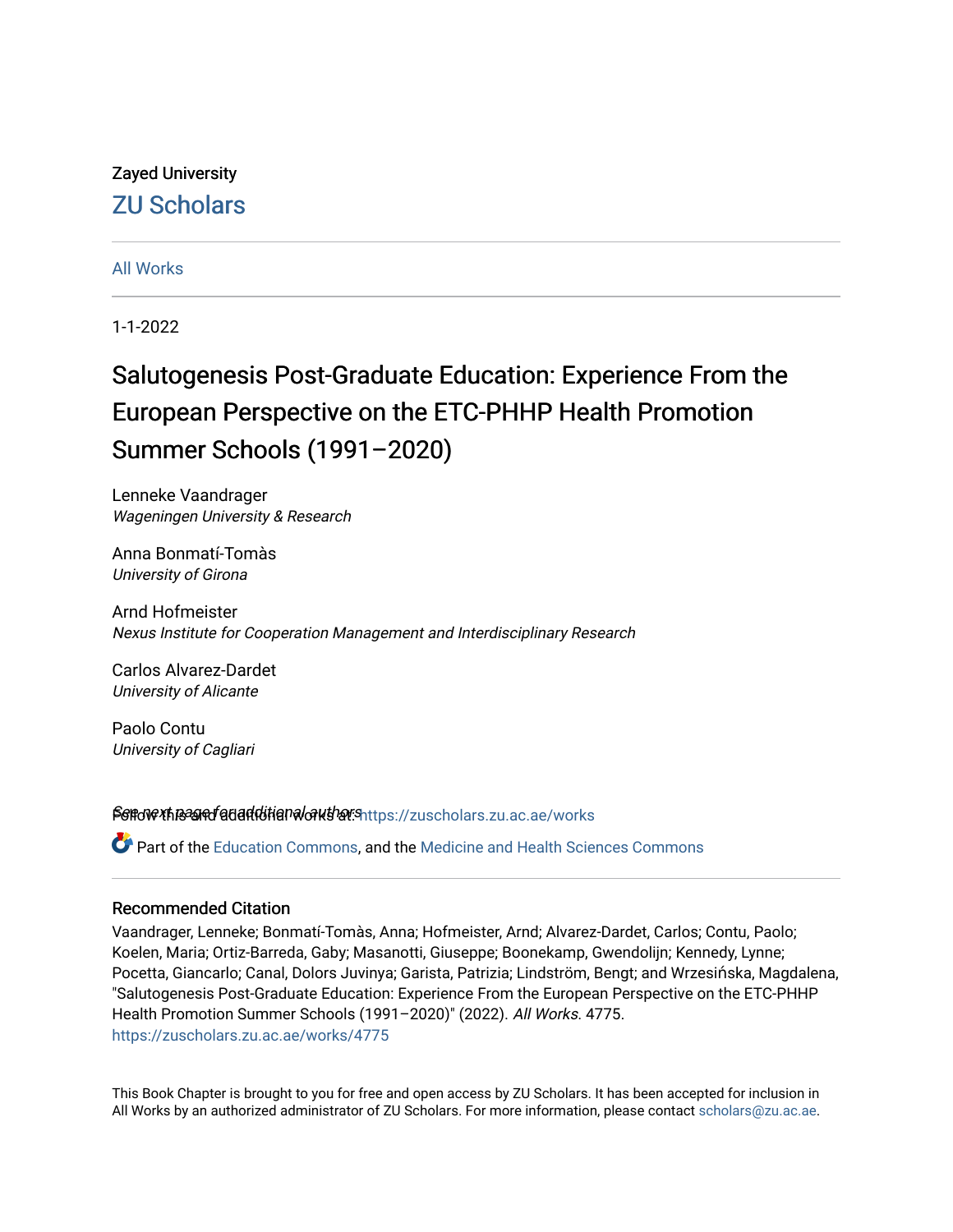# Author First name, Last name, Institution

Lenneke Vaandrager, Anna Bonmatí-Tomàs, Arnd Hofmeister, Carlos Alvarez-Dardet, Paolo Contu, Maria Koelen, Gaby Ortiz-Barreda, Giuseppe Masanotti, Gwendolijn Boonekamp, Lynne Kennedy, Giancarlo Pocetta, Dolors Juvinya Canal, Patrizia Garista, Bengt Lindström, and Magdalena Wrzesińska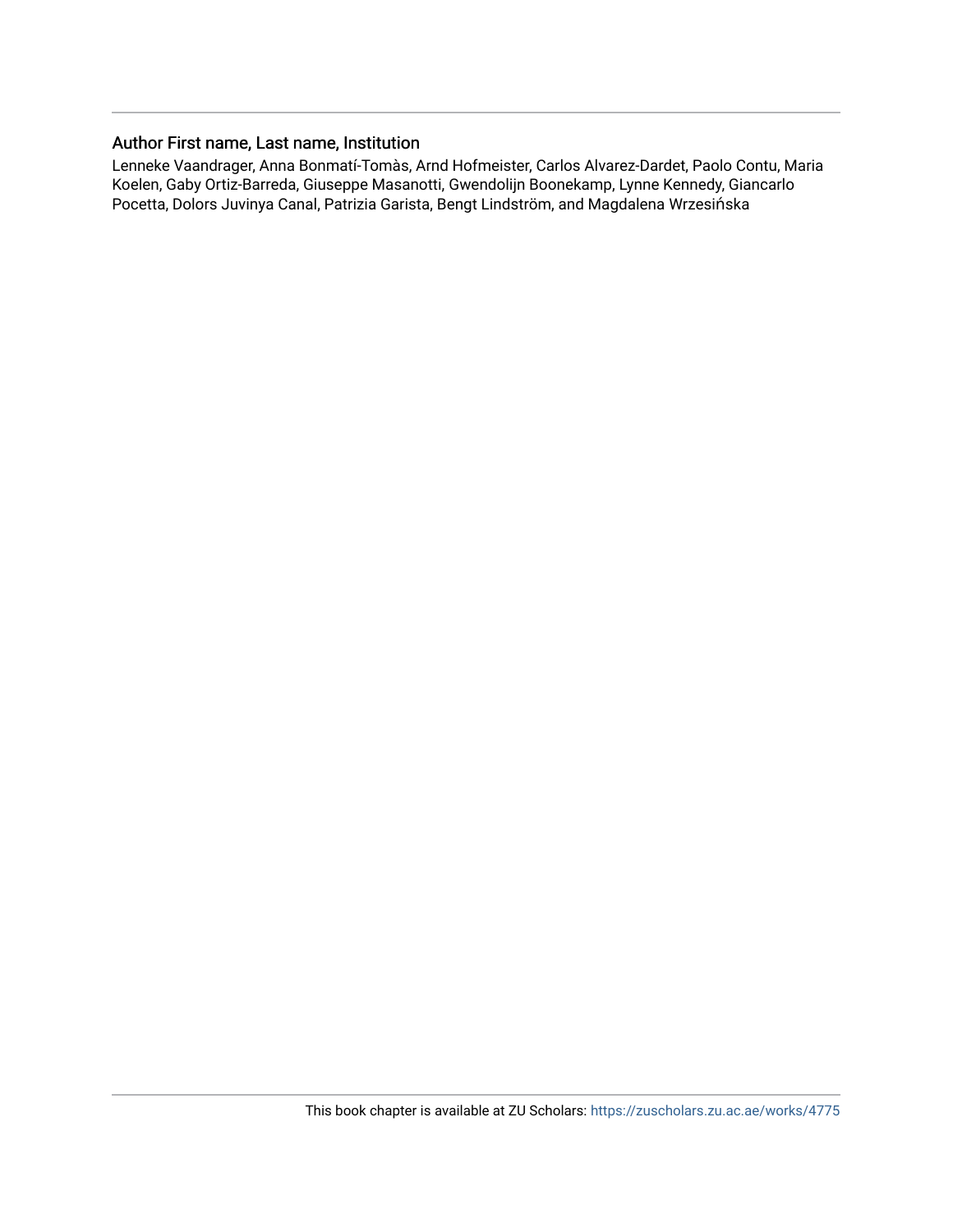

**7**

**Salutogenesis Post-Graduate Education: Experience From the European Perspective on the ETC-PHHP Health Promotion Summer Schools (1991–2020)**

Lenneke Vaandrager, Anna Bonmatí-Tomàs, Arnd Hofmeister, Carlos Alvarez-Dardet, Paolo Contu, Maria Koelen, Gaby Ortiz-Barreda, Giuseppe Masanotti, Gwendolijn Boonekamp, Lynne Kennedy, Giancarlo Pocetta, Dolors Juvinya Canal, Patrizia Garista, Bengt Lindström, and Magdalena Wrzesińska

### **Introduction**

In 2021, the European Training Consortium in Public Health and Health Promotion (ETC-PHHP) will celebrate the 30th anniversary of its summer school in Valencia, Spain. This is the founding place for the frst summer school, which was organised by Concha Colomer, Spanish co-founder of ETC-PHHP. Since 1991, 782 participants from over 60 different countries across multidisciplinary disciplines have participated in these annual summer schools.

L. Vaandrager  $(\boxtimes)$ 

M. Koelen

Department of Social Sciences, Health and Society Group, Wageningen University, Wageningen, The Netherlands

A. Bonmatí-Tomàs University of Girona, Faculty of Nursing, Girona, Spain

A. Hofmeister Nexus Institute, Berlin, Germany

C. Alvarez-Dardet The Public Health Research Group, University of Alicante, Alicante, Spain

P. Contu

Department of Medical Sciences and Public Health, University of Cagliari, Cittadella Universitaria, Monserrato-Cagliari, Italy

G. Ortiz-Barreda

Department of Health Promotion and Development, Faculty of Psychology, University of Bergen, Bergen, Norway

G. Masanotti

Experimental Research Centre for Health Promotion and Education (CeSPES), University of Perugia, Perugia, Italy

Today, the consortium consists of 13 higher education partners from across Europe: University of Zagreb (Croatia); University of Chester (UK); University of Bergen (Norway); Wageningen University (The Netherlands); University of Perugia (Italy); University of Girona (Spain); HAN University of Applied Sciences (the Netherlands); Norwegian University of Science & Technology NTNU (Norway); University of Cagliari (Italy); The University of Alicante (Spain); Nexus Institute (Germany); University of Lodz (Poland) and the Lebanese International University

#### G. Boonekamp

HAN University of Applied Sciences, School of Sport and Exercise, Nijmegen, The Netherlands

L. Kennedy

College of Natural and Health Science, Zayed University, United Arab Emirates, and University of Chester, Chester, UK

#### G. Pocetta

Department of Medicine and Surgery and Experimental Research Centre for Health Promotion and Education (CeSPES), University of Perugia, Perugia, Italy

#### D. J. Canal

Nursing Department, Faculty of Nursing, University of Girona, Girona, Spain

#### P. Garista

National Institute of Documentation, Innovation and Educational Research, University of Perugia, Perugia, Italy

B. Lindström NTNU Center for Health Promotion Research, Norwegian University of Science and Technology, Trondheim, Norway e-mail[: bengtblind@hotmail.com](mailto:bengtblind@hotmail.com)

#### M. Wrzesińska Department of Psychosocial Rehabilitation, Medical University of Lodz, Lodz, Poland

Department of Social Sciences, Health and Society, Wageningen University and Research, Wageningen, The Netherlands e-mail[: lenneke.vaandrager@wur.nl](mailto:lenneke.vaandrager@wur.nl)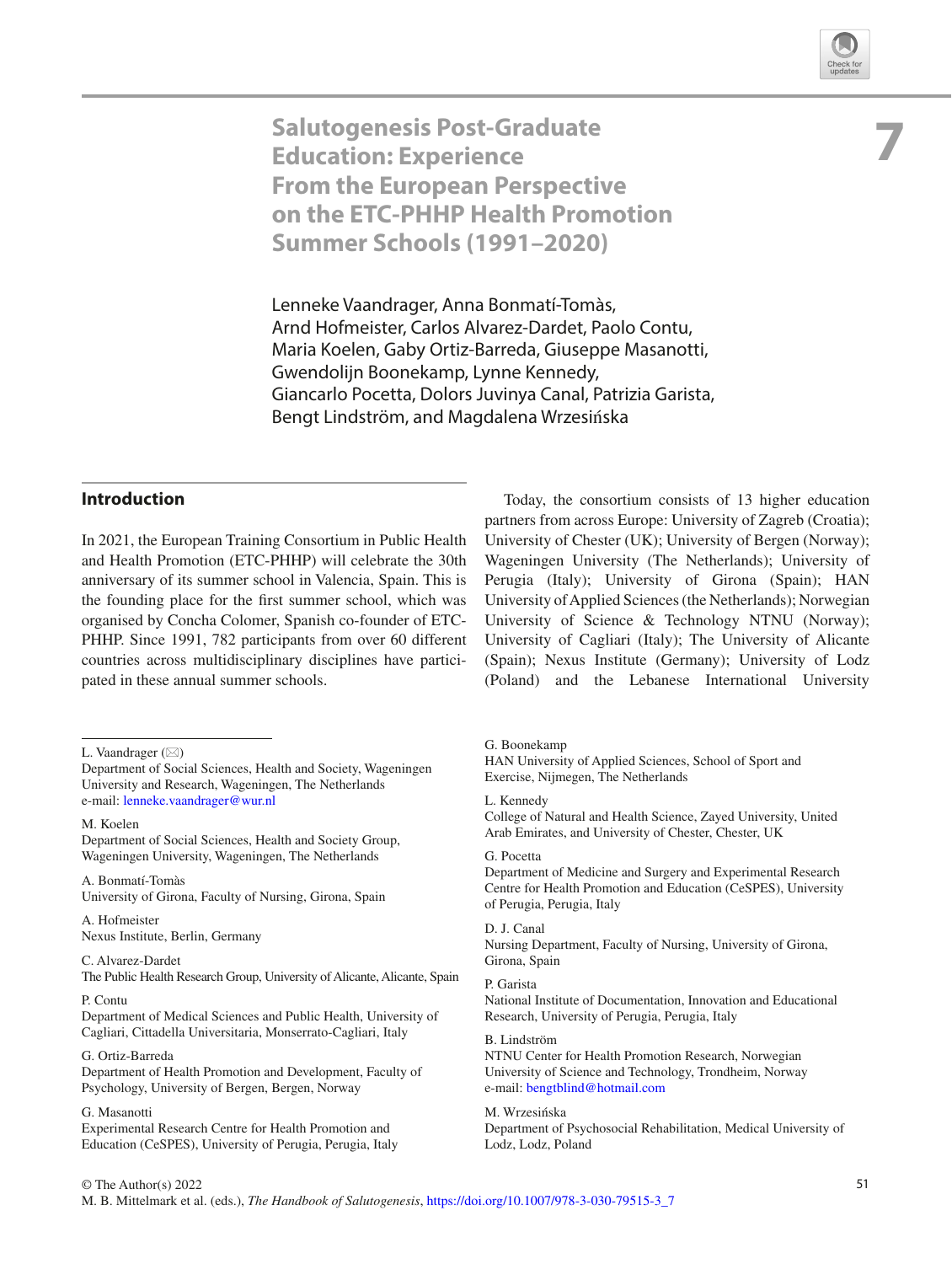(Lebanon). Each year a different partner organises the summer school.

Today, the network consists of these 13 higher education partners and 725 alumni participants from over 50 different countries, representing a broad range of disciplines from across the felds of public health and health promotion.

ETC was frst founded to advance health promotion capacity following the publication of the Ottawa Charter (WHO, [1986\)](#page-7-0). It emerged as a leader in helping practitioners translate and implement the somewhat ethereal theoretical nature of the key concepts of health promotion into everyday practice.

The starting point for ETC is to view health as a resource for life and living. In the 1992 ETC course, Aaron Antonovsky presented his research on the salutogenic approach as a theoretical framework on how to promote health through resilience and fourishing as opposed to the avoidance or prevention of disease. Since then, the salutogenic approach has been a key element of the ETC summer schools not only as a theory but also as a way of thinking, which permeates the planning, facilitation and evaluation of the summer school.

Unique to the ETC programme is the fusion of professionals, who exchange ideas on the salutogenic model of health in a trusting, safe environment. The deeper learning occurs through the process of exploring, listening, refecting and engaging in dialogue with other professionals (participants and tutors) from diverse social and cultural backgrounds. Moreover, the summer school offers participants insight and skills in being able to work across many different languages and cultures, to master the real demands of working collaboratively on salutogenic principles.

ETC aims to advance health promotion capacity at masters and doctoral level, and practitioners, with several years of experience in health promotion. This level of seniority provides for an experienced, high-level exchange of rich and culturally diverse experiences in health promotion. This chapter outlines how salutogenesis shapes our way of working in post-graduate education.

#### **Competence Development**

The frst summer schools in the 1990s for academic and nonacademic professionals were oriented to the introduction of the new public health and health promotion approach (Ashton & Seymour, [1988\)](#page-6-0). At that time, the feld of health promotion theory and research was in its infancy; the evidence base for health promotion practice was limited, so fundamental health promotion ideas for capacity building needed to be developed. The salutogenic perspective offered a useful and inspiring theory to stimulate discussions and created a vibrant atmosphere to which we often refer to as the 'ETC spirit'.

In the 2000s, the feld of health promotion had expanded rapidly, and much had been written about health promotion theory and practice. We realised that most participants had a rather solid understanding of health promotion and salutogenesis. However, they did not always apply this knowledge in their research, policy and practice. The content of the course was, therefore, adapted to refect this. The process not only remained the same but also evolved: the emphasis shifted away from knowledge transfer to competence development; based on the principles that all learning elements should be (1) comprehensible, manageable and meaningful; (2) participatory and democratic so that students can infuence the programme; (3) support learning and (4) co-creating

The salutogenic environment created in the course facilitates learning by doing and experiencing for both participants and tutors. Participants of the summer schools get an opportunity to collaborate in an international context and together design international projects and programmes which are based on salutogenic principles.

knowledge.

Each summer school has an overall theme that is chosen by the host (see Table [7.1](#page-4-0) with titles of all courses since 1991). Throughout the summer school, the focus is on creating a programme that fosters interaction and participation between participants and tutors. This lifelong learning experience is a key strength of ETC.

Based on the pedagogic principles of cooperative and interdisciplinary learning (Hernandez, [2002;](#page-7-1) Morse et al., [2007](#page-7-2)), we focus on student-centred participatory methods. Learning occurs through the process of (self-)exploring, listening, refecting and engaging in dialogue with other professionals (participants and tutors) with broad and diverse social and cultural backgrounds. ETC-PHHP promotes an approach to facilitate learning that applies the salutogenic model of health to practice (ETC-PHHP Team [2016](#page-7-3)).

#### **The Summer School Programme**

The summer school is structured in two parts: a preparatory distance learning element and a 2-week residential summer school.

On average, 30 participants and 10 tutors are involved (a total group of 40 persons). The distance learning element was introduced in the 2000s. During this time, the distance learning element focused primarily on knowledge, knowledge application and critical appraisal. In the second decade with our shift towards competences, we started to integrate critical refections of personal and professional experiences and perspectives linked to conceptual discussions and best practice analyses. The results of the distance-learning assignments are then discussed in small groups during the residential summer school to support the meaningfulness of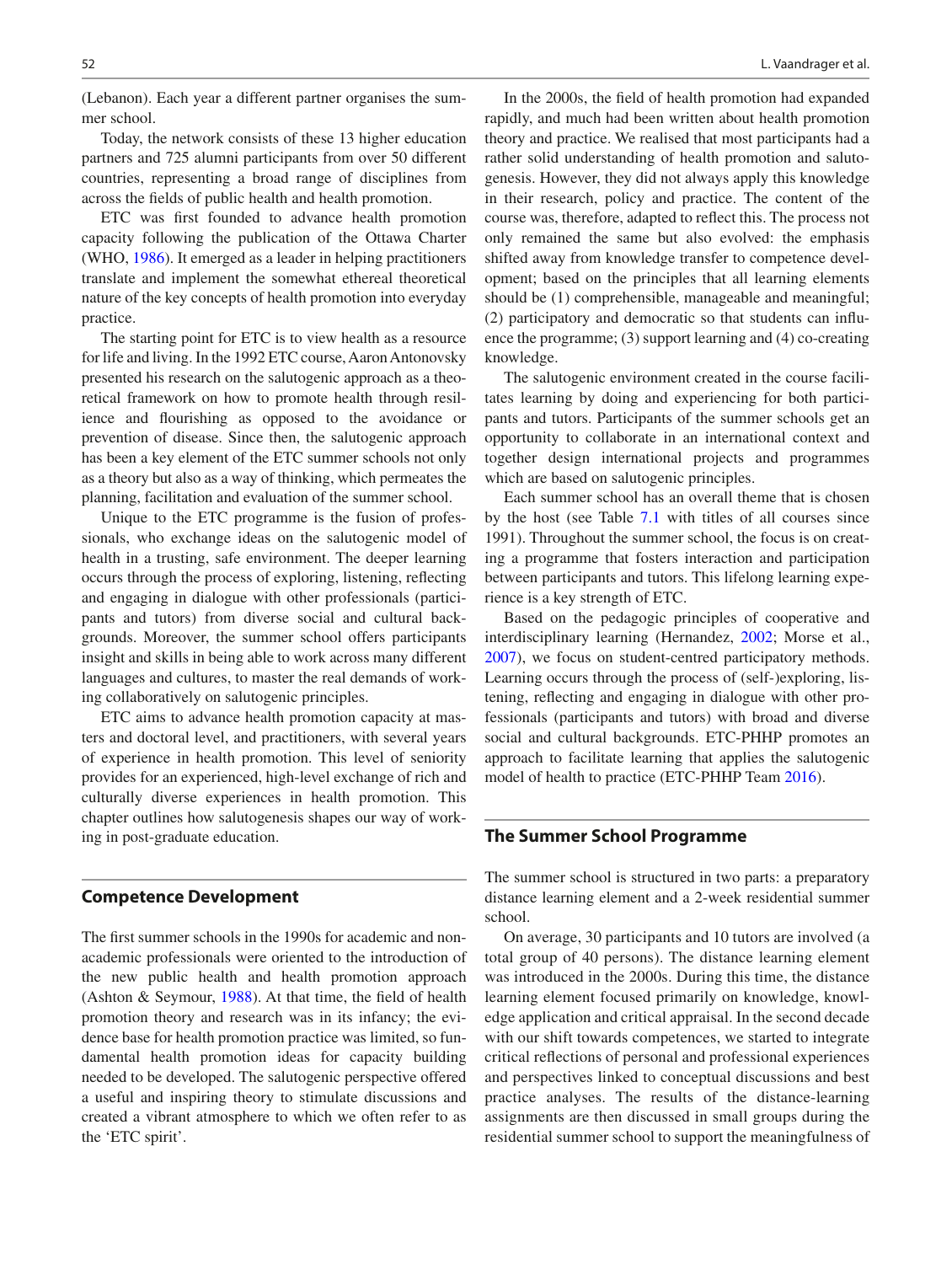| 1991 | Valencia: Healthy lifestyle                                                                                         |
|------|---------------------------------------------------------------------------------------------------------------------|
| 1992 | Gothenburg: Promoting the health of children and youth in Europe                                                    |
| 1993 | Valencia: Settings for health promotion                                                                             |
| 1994 | Liverpool: Strategies for health in Europe                                                                          |
| 1995 | Prague: Networks and collaboration for health promotion                                                             |
| 1996 | Prague: Innovation in education and training for the new public health                                              |
| 1997 | Cagliari: Health promotion and research                                                                             |
| 1998 | Wageningen: Participatory methods in health promotion                                                               |
| 1999 | Liverpool: Health and health care                                                                                   |
| 2000 | Zagreb: Back to the future: From principles to practice, from practice to visions                                   |
| 2002 | Valencia: From public health to new public health and health promotion                                              |
| 2003 | Cagliari: Community participation and intersectoral collaboration <sup>a</sup>                                      |
| 2004 | Galway: European perspectives on promoting health and well-being <sup>a</sup>                                       |
| 2005 | Perugia: Rethinking health promotion in a changing Europe <sup>a</sup>                                              |
| 2006 | Zagreb: Sailing across new seas - Capacity building for health promotion action <sup>a</sup>                        |
| 2007 | Wageningen & Dusseldorf: Reducing health inequalities $-$ Evidence for community action <sup>a</sup>                |
| 2008 | Bergen: Health in all policies <sup>a</sup>                                                                         |
| 2009 | Cagliari: Exploring salutogenic pathways to health promotion                                                        |
| 2010 | Magdeburg: Building civil society for health <sup>a</sup>                                                           |
| 2011 | Croatia: Strategies for health in Europe: Health in a lifecourse perspective                                        |
| 2012 | Wrexham: Assets for health                                                                                          |
| 2013 | Girona: Building bridges – Creating synergy for health                                                              |
| 2014 | Rennes: Mobilising local health promotion systems for equity                                                        |
| 2015 | Cagliari: Creating salutogenic environments: Health promoting universities, schools, hospitals, cities & workplaces |
| 2016 | Wageningen: Health & place: Connecting people, environment and health                                               |
| 2017 | Alicante: Public health assets: Mapping and mobilising health assets                                                |
| 2018 | Perugia: Lifecourse health development: Empowering people and settings                                              |
| 2019 | Girona: Implementing sustainable development goals for healthy local governance                                     |
| 2020 | Lodz: People centred health promotion from local, national and European perspectives <sup>b</sup>                   |
|      |                                                                                                                     |

<span id="page-4-0"></span>**Table 7.1** Topics addressed in the summer schools (1991–2020)

ain collaboration with Europan Master in Health Promotion project (EUMAHP)

b Cancelled due to COVID-19. As an alternative, an online Concha Colomer symposium was held on the 20th of July 2020

this learning activity. A total of 8 European Credit Transfer and Accumulation System (ECTS) credits can be earned: 4 for the distance learning and 4 for the residential summer school.

Since 2011, the residential part starts with the 'Concha Colomer Symposium', a local conference or seminar open to a broader audience of professionals and academics in the feld of health promotion. Concher Colomer is one of the founders of ETC and was Director of the Valencian IVESP (Valencian Institute of Public Health Studies, currently known as the Valencian School of Public Health (EVES)). She passed away in April 2011. The annual symposium is a tribute to her contribution to ETC and the feld of health promotion. It sets the scene for the 2-week residential summer school. The symposium provides international participants with the opportunity to connect with the local public health and health promotion experts, politicians and international guest speakers. The symposium consists of a few keynote lectures as well as open space sessions to discuss the summer school's theme with public health and health promotion experts from the hosting country also.

The residential summer school programme is divided into morning and afternoon sessions. The mornings consist of plenaries and the afternoons of group work. In the plenary sessions, we give short lectures followed by activities that stimulate discussions and interaction to enable the integration of knowledge and experience of both tutors and participants.

Knowledge is understood as the result of a constant coproduction of everybody involved. The afternoon sessions are dedicated to group work. Here, participants work collaboratively on an international project in heterogeneous groups. Group members differ in gender, age, home country and experience. The combination of learning activities enhances comprehensive learning, understanding and the development of core skills in health promotion practice.

At the end of the frst week, a local feld visit is organised to experience and discuss local health promotion projects in practice. In 2019, we, for instance, visited the town Torroella de Montgrí, which shared how they work with an asset-based approach and how they were experts in asset mapping.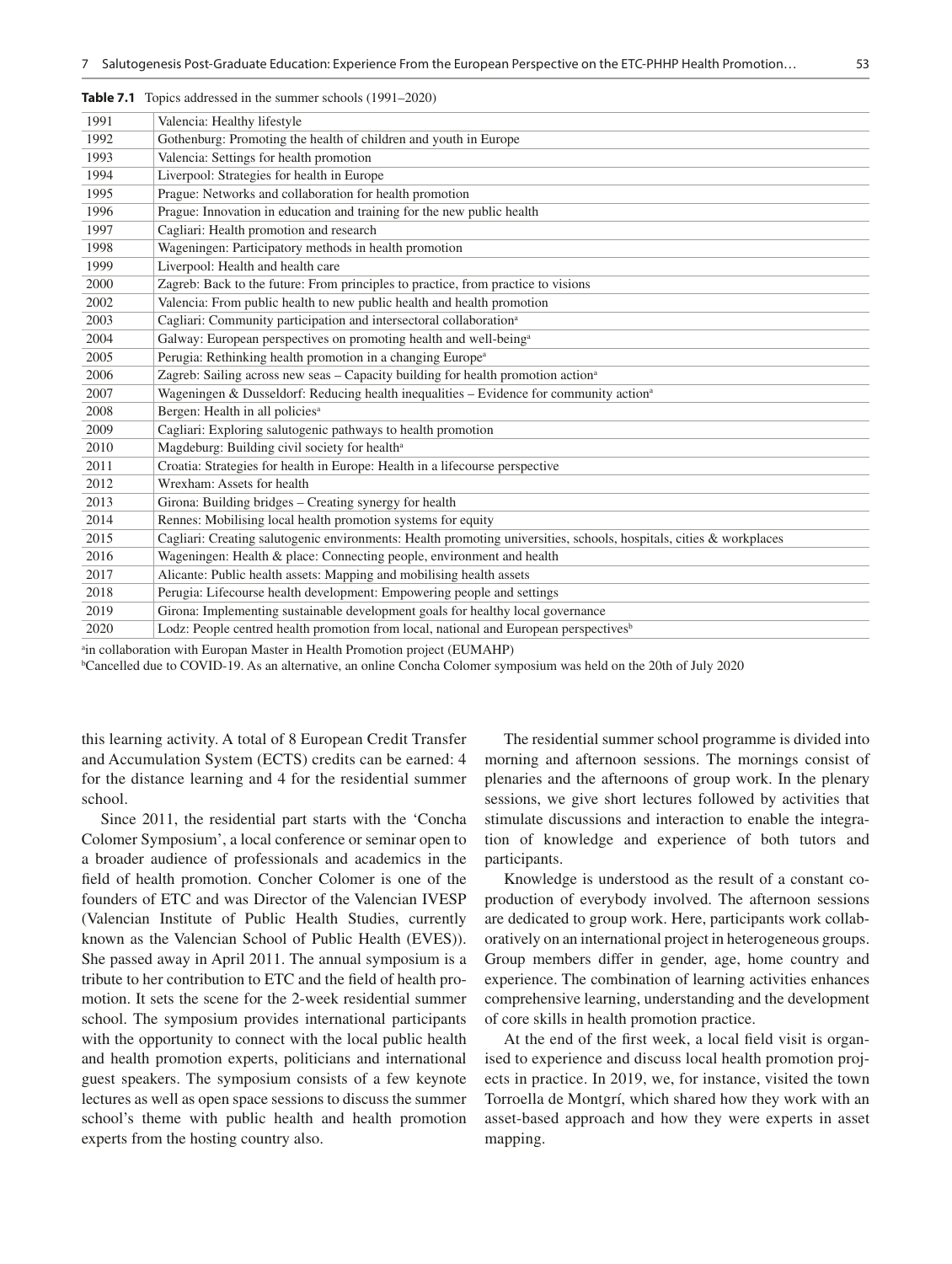#### **Following the Principles of Health Promotion**

One of the fve principles of health promotion is to actively involve the population (Ashton & Seymour, [1988\)](#page-6-0). For this reason, during the summer course, the voice of the participants is included in all the sessions, especially in country profle presentations and the photovoice session.

In the country profle presentations, the participants, grouped by countries, present the state of the art of health promotion in their countries and illustrate this with examples of their research or practice. This inductive approach starting with personal experiences leads students to general concepts, content and knowledge (Hofmeister, [2011](#page-7-4)). The discussion about these experiences during the face-to-face summer school with fellow students integrates this personal approach in a wider international and social context.

Since the 2015 summer course experience in the United Kingdom, the consortium decided to integrate the everyday life of the communities of the town, which hosts the summer school through a photovoice session. Photovoice is defned as 'a process by which people can identify, represent and enhance their community through a specifc photographic technique' (Wang et al., [2000](#page-7-5)). Participants are asked to take a picture in the host city representing an asset which, according to them, promotes health. They also are asked to describe their perspectives or feelings about the picture in one sentence. This activity helps participants to see and observe similarities and differences between their community and that of another country using the lens of a health promoter. Usually, the pictures are presented in an exhibition for the local municipality or community as a gratitude for their hospitality. For the municipality, the results of the photovoice activity bring them international feedback on their local health promotion policies.

Another important goal of health promotion is to make it easier for people to make healthy choices. Several barriers, both within individuals and within their physical and social environment, can hamper the possibilities to make such healthy choices. This goal is not only facilitated by the host of the summer school offering healthy food, sports facilities and sustainable transport but also by participants who organise social activities such as walks after lunch, physical exercises during sessions or salsa classes to show some examples to facilitate healthful choices that can be applied in their home institutions. Also, the feld visits usually provide examples in this respect.

#### **Salutogenesis**

Salutogenesis introduces two fundamental concepts: the general resistance resources (GRRs) and the sense of coherence (SOC). GRRs are those resources that help a person or a system to avoid or to counteract a wide variety of stressors

(Antonovsky, [1979;](#page-6-1) [1987](#page-6-2)). GRRs can be found not only within people as resources bound to their person and capacity but also within their immediate and distant environment, and can be both material and non-material (Lindström & Eriksson, [2010](#page-7-6)).

Health promotion professionals are expected to play an important role in helping people to learn how to recognise and use their GRRs and available SRRs to cope with stressors, and to strengthen their SOC (Super et al., [2015\)](#page-7-7). This is central to the course, especially when some diffculties appear during the course, such as the feeling of time pressure to fnish the group work or diffculties because of cultural differences in the way of working. The tutors and also the participants develop skills and abilities to talk about these diffculties and cope with challenges to mobilise the resources of the individuals or the group. These refection processes strengthen the SOC of groups as well as of individuals.

If people can identify such resources in themselves or their immediate surroundings at their disposal, there is a better chance for them to deal successfully with the challenges of life. GRRs open up the possibility for people to construct coherent life experiences. More important than the resources themselves, however, is that the individual has developed the ability or capacity to recognise, use and re-use the resources for the intended purpose, which helps to improve health and well-being. A strong SOC facilitates this ability.

According to Lindström, the salutogenic model could become a lens for reading and co-constructing a learning/ teaching process. Following this perspective, the course design is developed following the idea that students are active and participating subjects, who shape their lives and learning experiences through their SOC. As a consequence, a salutogenic learning model not only demands methods that support the acquisition of health promotion knowledge and competence but also other competencies in navigating lifelong learning, such as narrative skills, problem-solving, guidance and reorientation, self-assessment and the communication of emotions. In other words, learning experiences should balance previous experiences with what is learned and what could be shifted into future practice (Garista et al., [2019](#page-7-8)). This salutogenic course design privileges learning and teaching methods capable of giving voice to all aspects of human experience. Visual and expressive methods support the use of verbal techniques to balance cognition and embodied cognition in knowledge building, from team-building activities to participatory evaluation sessions. During the long story of ETC, several methods have been explored and then introduced into the course, showing all possible dimensions that could generate knowledge about health and quality of life: narratives, art performances, senso-biographic walking, drawings and cinema. All these methods become useful and make sense only within a meaningful relationship between tutors and students. A salutogenic approach for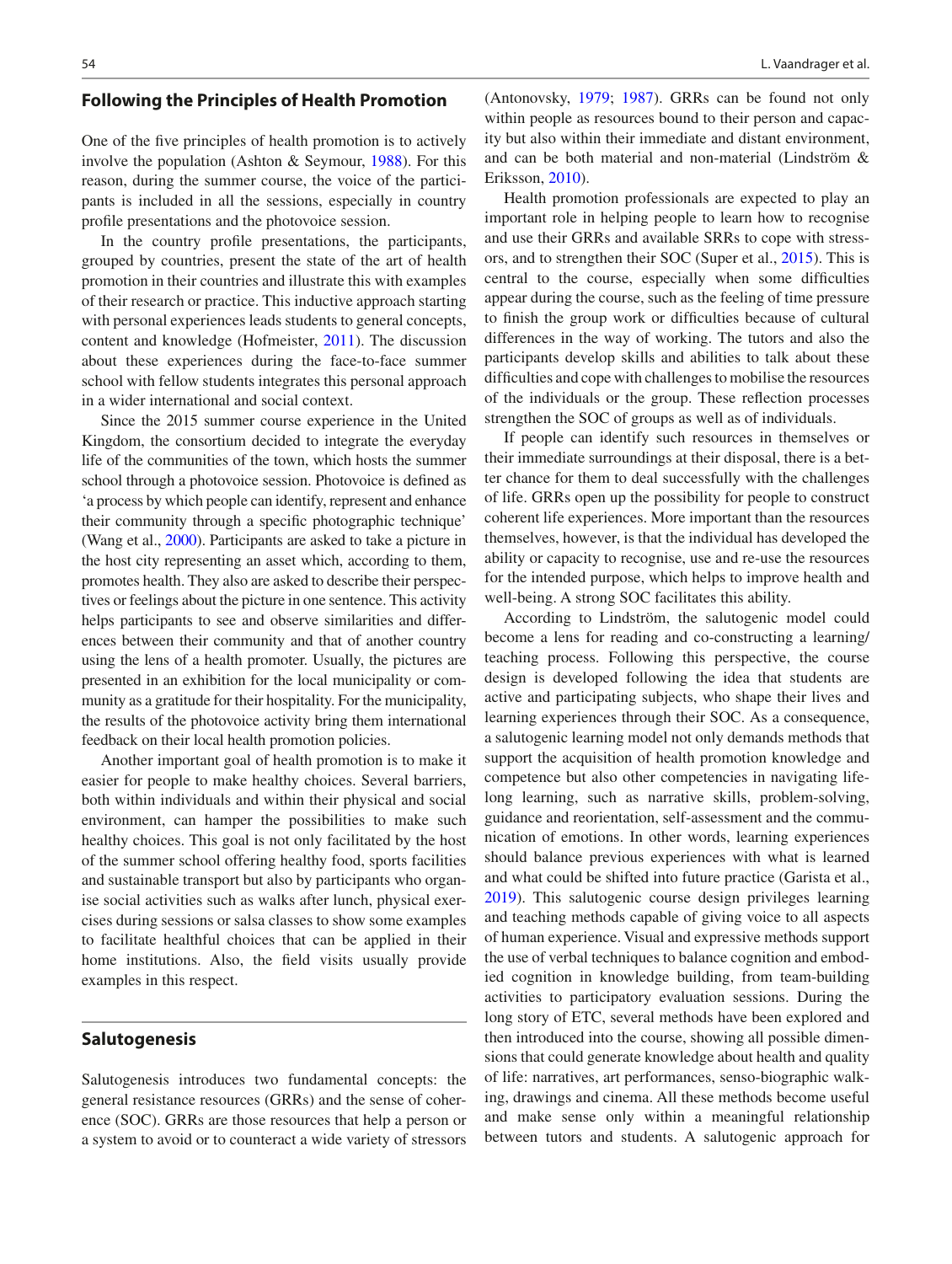learning requires not only the general competencies of the tutors but also the co-creation with the participants (Eriksson, [2019](#page-6-3)). During the summer school, the synergies between all participants permit to create a collective sense of coherence. Participants, for example, present tools they work within their own country and discuss what the use of these tools in another context can mean. Taking into account the dimensions of SOC, it is possible to establish some parallels with the creation of this salutogenic ambiance of learning. Comprehensibility is related to a person's capacity to transform stimuli into information about what is being experienced or perceived that is meaningful, orderly, consistent, structured and clear. The ETC summer school offers a participatory and transparent type of management, gives clear and detailed explanations of the programme and activities to the participants and looks for creative strategies to solve problems. Manageability refers to the individual's perception of the available resources and their adequacy to meet daily demands. During the summer school, mutual trust between participants and tutors is key. There is a relaxed atmosphere that everything will be fne, and knowledge and resources contributed by each person are considered to support the course. However, the most fundamental idea is the thought that diffculties are not considered an individual problem but a collective opportunity that requires collective solutions. Meaningfulness indicates the extent to which a person feels that life makes sense emotionally and, despite the problems and difficulties, is sufficiently motivated to put effort into confronting them. The ETC consortium has a vision based on human rights and equity, which gives the overall activity a high level of meaningfulness. Personal involvement, strong motivation and team building create group synergy. Apart from a team-building session, the morning sessions include activities to increase the feeling of belonging.

While developing the programme for each summer school, including the distance learning element, we aim for a high level of coherence. Each element is discussed in its relevance for the overall theme and how it is connected to other parts of the programme so that the result is a comprehensible, manageable and meaningful narrative for participants, tutors and the hosting community.

#### **Assets**

Salutogenesis focuses on health rather than on disease. Morgan and Ziglio [\(2007](#page-7-9)) defned assets as any factor or resource that enhances the capacity of individuals, communities and populations to maintain health and well-being. It highlights the positive abilities of each person and their capacities to identify problems and enable solutions to increase self-esteem and leadership in individuals or communities (Morgan et al., [2010\)](#page-7-10). The summer school has an asset orientation; that is to say, the course draws on all those assets provided by the host, the city, the participants and the tutors. Therefore, the frst competence that the summer course aims to train is to be attentive to discover the assets of oneself and of other people from different communities, spaces and places. After this, the aim is to develop the competence of creativity to discover where this asset can ft for the beneft of the collective. For this reason, it is a dynamic and fexible course that can adapt to the interest, needs and assets of the members of it.

The assets of the participants are mobilised through a tools session, in which they present useful tools, the country profles and the group work. Group work can be considered as 'cooperative learning' or 'team learning'. It is about the creation of cooperative structures that are effective in promoting highlevel thinking and learning in a group (Kennedy & Vaandrager, [2011\)](#page-7-11). Effective group learning is based on the principles of using the power of the team to encourage students to accomplish the learning objectives (Hernandez, [2002](#page-7-1)). In all these activities, the participants use their assets, are empowered and discover other assets to mobilise them for the team effort. Simultaneously, these activities develop a sense of community and usually a collective asset mobilisation.

The assets of the hosts are also mobilised. The summer school is organised in a different place every year as each host has different assets to explore. These assets include the multiple and diverse connections to the locality, or regional structures and the stakeholders involved in the course but especially in the Concha Colomer Symposium and the feld visit. The Concha Colomer Symposium includes a theoretical introduction of the summer school's theme and, at the same time, some good practices of the host community. The feld visit allows participants to observe how to apply the theme in reality and discover new visions or different ways of working with and for the community.

The competences, knowledge and skills of tutors and especially their experience are essential assets for the course. Their assets are shared during formal sessions or taking a coffee break in the canteen, or walking to the accommodation. Participants and tutors are equal, the course is transversal and this fact permits co-creation. This way of working and how things are addressed is appreciated by participants and the host institution, and facilitates salutogenic practice, research and policy.

#### **References**

<span id="page-6-1"></span>Antonovsky, A. (1979). *Health, stress and coping*. Jossey-Bass.

<span id="page-6-2"></span><span id="page-6-0"></span>Antonovsky, A. (1987). *Unravelling the mystery of health*. Jossey-Bass. Ashton, J., & Seymour, H. (1988). *The new public health*. Open

<span id="page-6-3"></span>University Press. Eriksson. (2019). Research supervision as a mutual learning process: Introducing salutogenesis into supervision using 'The Collegial Model'. *HPI, 34*(6), 1200–1206.